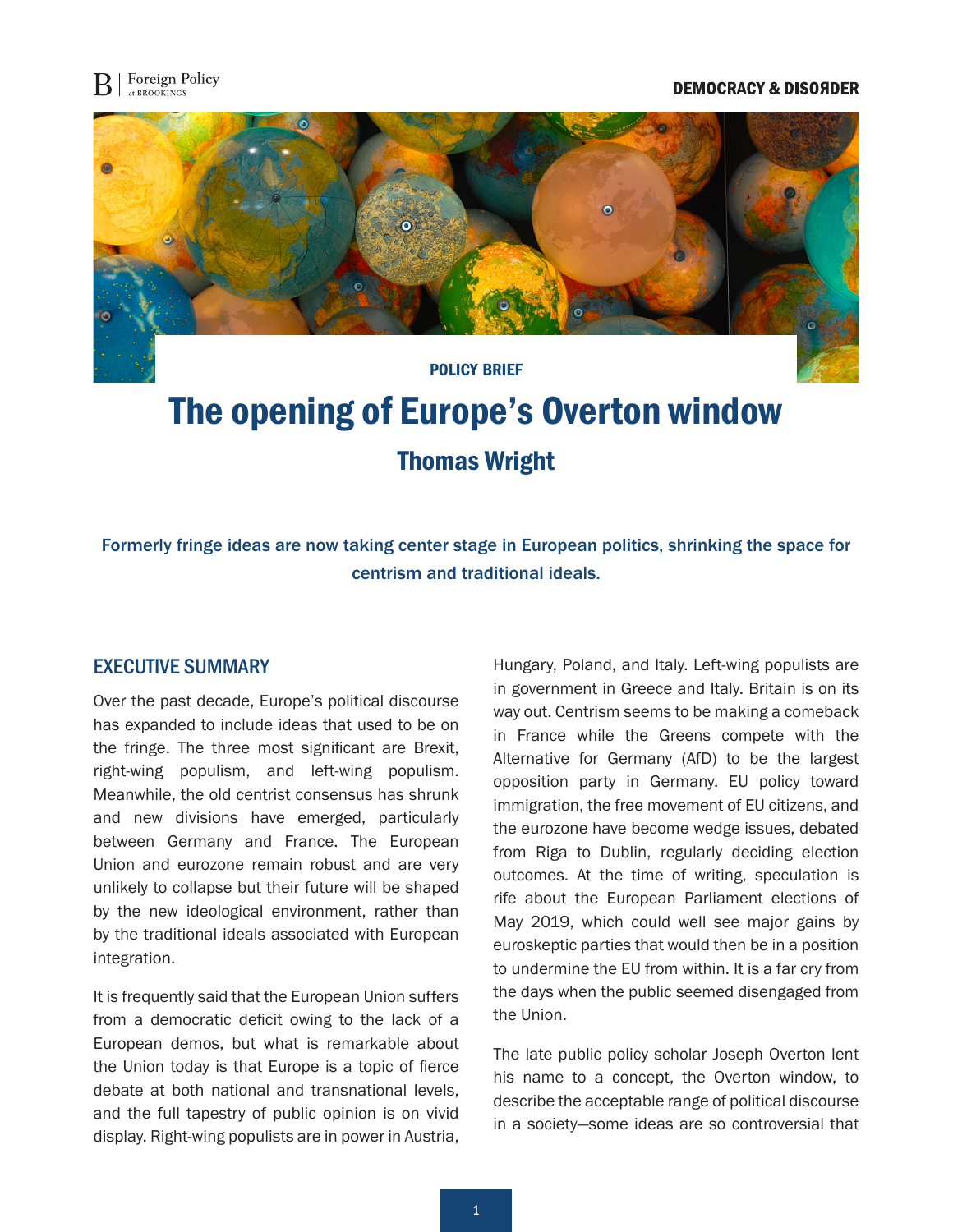<span id="page-1-0"></span>they will not be taken seriously. Europe's Overton window were narrowly ajar in the post-Cold War era. European politics was dominated by the center-left and center-right—they disagreed about tax and spending but agreed on globalization, the European Union, and open societies. The window opened wider over time, usually in response to policy failures, including the 2003 Iraq War, the 2008-09 financial crisis, and the 2015 refugee crisis. Disaffected citizens were open to new ideas, although few were initially on offer. Entrepreneurial politicians, often on the younger side, have taken advantage of this opportunity to develop new alternatives to the status quo. They have succeeded by using the technological tools provided by social media, which enable them to bypass traditional media. This heterogeneity of ideas is creating a real debate about the future of Europe, but many of them are radical and half-baked or incompatible with the rules of the European Union.

## EUROPE'S RADICAL IDEAS

There have been at least three radical developments in Europe since 2008-09: Brexit's rise from fringe idea to reality, right-wing populism's rise to a postwar high point in parliamentary representation and political influence, and a rise in left-wing populism which threatened the eurozone in 2015 and could yet have dramatic impact given its foothold in Italy and the United Kingdom. Meanwhile, the old consensus has become internally divided—parts have fallen to one of the new ideas while what remains is split on the type of EU they seek.

### *Brexit*

Leaving the European Union did not exist as a serious idea within the Conservative Party before 2008. Only a couple of members of parliament (MPs) advocated leaving the European Union. The British euroskeptics focused on preventing the U.K. from joining the euro and vetoing further integration. They argued that the EU had departed from its original mission. The word Brexit was

coined in 2012, taking inspiration from Grexit the idea that Greece might leave the euro. $1$  The eurocrisis did not directly lead to Brexit, but it did create an atmosphere in which it was possible to argue that the European economic project had failed. The United Kingdom Independence Party (UKIP) won 2.2 percent of the vote in the 2005 general election and 3.1 percent in 2010. It made substantial gains in local elections in 2013 and 2014 and secured 27.5 percent in the European Parliamentary elections of 2014. It would win 12.6 percent of the vote in the 2015 general election (although it only won one seat because of the firstpast-the-post electoral system). UKIP's demand for a referendum on EU membership won favor with a significant number of younger Conservative Party politicians. In 2011, 81 Conservative MPs defied the prime minister and backed a parliamentary motion calling for a referendum on EU membership. The combination of UKIP and internal party pressures persuaded then-Prime Minister David Cameron to promise a referendum in the hope of settling the Europe question for a generation. But things did not turn out that way—the British people voted to leave by 52 percent to 48 percent, due partly to controversies around immigration[.2](#page-6-0) After the vote, the Brexit position moved in a more radical direction, to include leaving the single market and customs union, which prior to the crisis was what Conservative euroskeptics had defended.

Britain now has to live with the consequences. As Ivan Rogers, the former head of the U.K.'s negotiating team, put it in excruciating and eloquent detail in a series of lectures, Britain has locked itself into an indefinite series of negotiations with the EU at which it is at a distinct disadvantage.[3](#page-6-0) Contrary to its previous experience of being difficult inside the room, the U.K. government will find itself outside the room, unable to influence the decisionmaking process. The EU enjoys far greater leverage than Britain and will use it to exact painful concessions across a wide range of issues, including fisheries, services, and immigration. The border in Northern Ireland may remain frictionless, but relations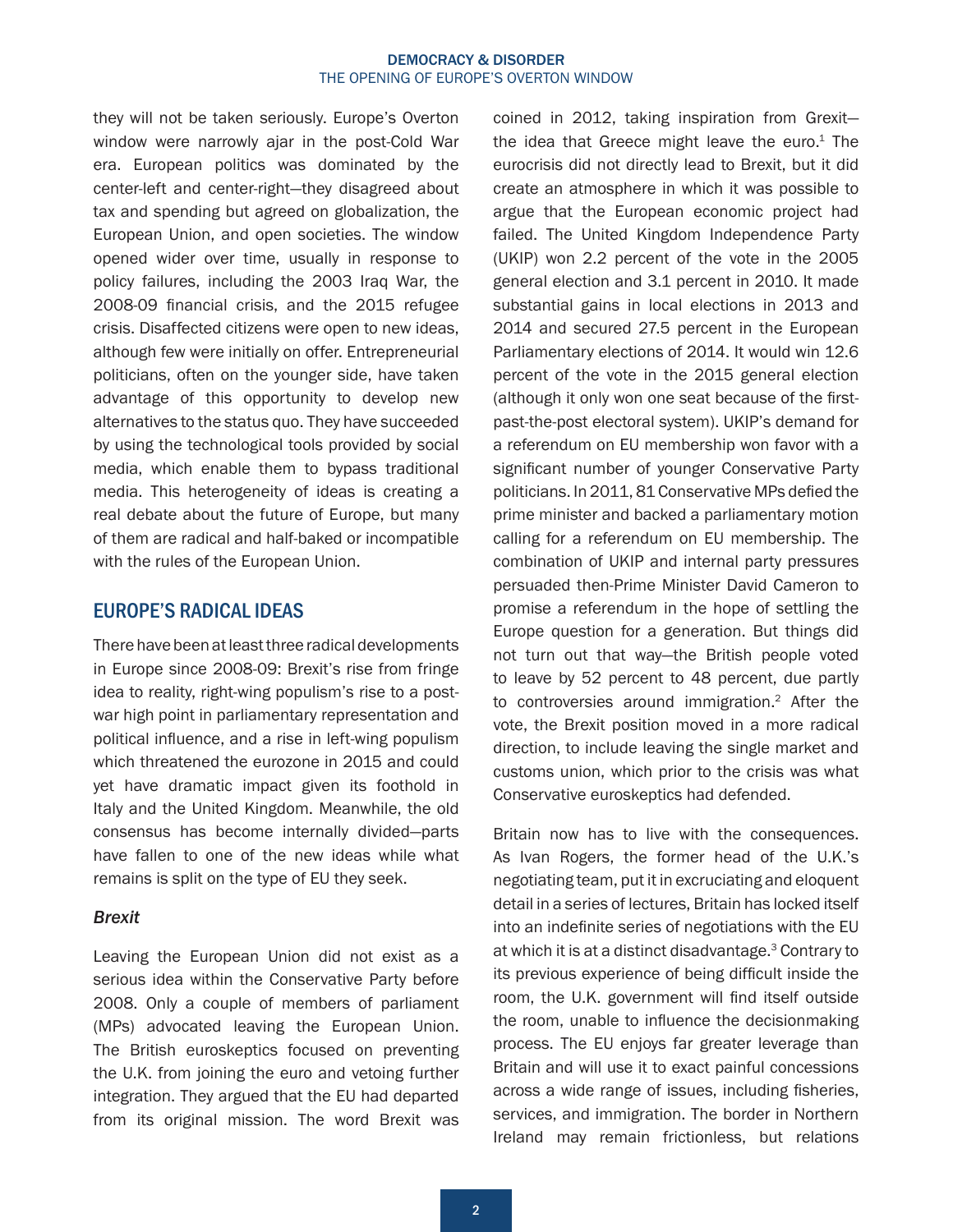<span id="page-2-0"></span>between the United Kingdom and the EU will be fraught with tension and will consume British politics for many years. No doubt the British people will interpret the EU's willingness to use its leverage and to protect its own interests as thwarting their democratically expressed desire to leave without paying a high price.

## *Right-wing populism*

Right-wing populism has always been a feature of post-Cold War continental European politics, but usually struggled around the fringe. Jean Marie Le Pen made it to the second round of the French presidential election in 2002 but was annihilated in the second round. Right-wing populists have done much better since the financial crisis, thanks to two factors. The first is the public's concern about immigration, with the far right often being the first or only party to call for strict controls. The second is the eurocrisis, with the far right either blaming Germany or the debtor nations (right-wing populists in the core blame the debtor nations, and in the debtor nations, they blame the Germans). The populist right has used both to craft a coherent message that now transcends their origins (migration levels are at their lowest level since the crisis of 2015 when over a million refugees arrived in the EU, while feelings over the euro have abated for the time being). They now share power in Italy and Austria, and have made significant gains in Germany for the first time since World War II with the AfD winning 12.6 percent of the vote in the 2017 general election, which gained them 94 seats and made them the largest opposition party. In France, another Le Pen, Marine, flamed out in the second round although she fared considerably better than her father (34 percent compared to 18 percent).

While not all right-wing populists are authoritarian, some of them are. The poster child is Viktor Orbán, Hungary's one-time democratic revolutionary who has presided over the evisceration of democratic institutions in his country and now seeks a broader European role as the leader of a pan-European

right-wing populist front. Others, such as Poland's Law and Justice party, seem to be indulging in some of the same tactics, although they are at a much earlier stage and Poland's democracy remains intact.[4](#page-6-0) Right-wing populism has also empowered talented and entrepreneurial politicians who are willing and able to tap into old nationalisms and are likely to be with us for some time to come. Not all of these people will succeed, and some will marginalize themselves with extreme positions. But others will retain political power and influence. Consider for example, Matteo Salvini, the leader of Italy's Northern League. French analyst Marc Lazar writes that Salvini "presented himself as the herald of an Italian nation," defined "both in terms of ethnicity and culture" with the "pre-eminence of national sovereignty: Italians first" at its core.<sup>5</sup> In France, at just 29, Marion Maréchal, Jean-Marie Le Pen's granddaughter and Marine's niece, has distinguished herself from her grandfather and aunt while dropping the family name, has spoken at the Conservative Political Action Conference (CPAC) in the United States, and is poised to lead a new right in France organized around a rejection of the global economy and an embrace of traditional Christian values.<sup>[6](#page-6-0)</sup>

In its democratic form, right-wing populism fundamentally challenges core principles of the European Union, including economic and political solidarity between the member states. In its authoritarian form, it rejects the most basic principle of the EU, which is the rule of law and democracy. Both are usually pro-Russian and anti-American.<sup>[7](#page-6-0)</sup> Thankfully it is not militaristic—an important distinction with Europe's past—but it promises to bring an end to Europe's role in upholding a liberal international order with the United States.

## *Left-wing populism*

Prior to the eurocrisis, the post-Cold War center left embraced globalization and capitalization, as epitomized by Tony Blair's New Labour and Gerhard Schröder's Agenda 2010 labor market and welfare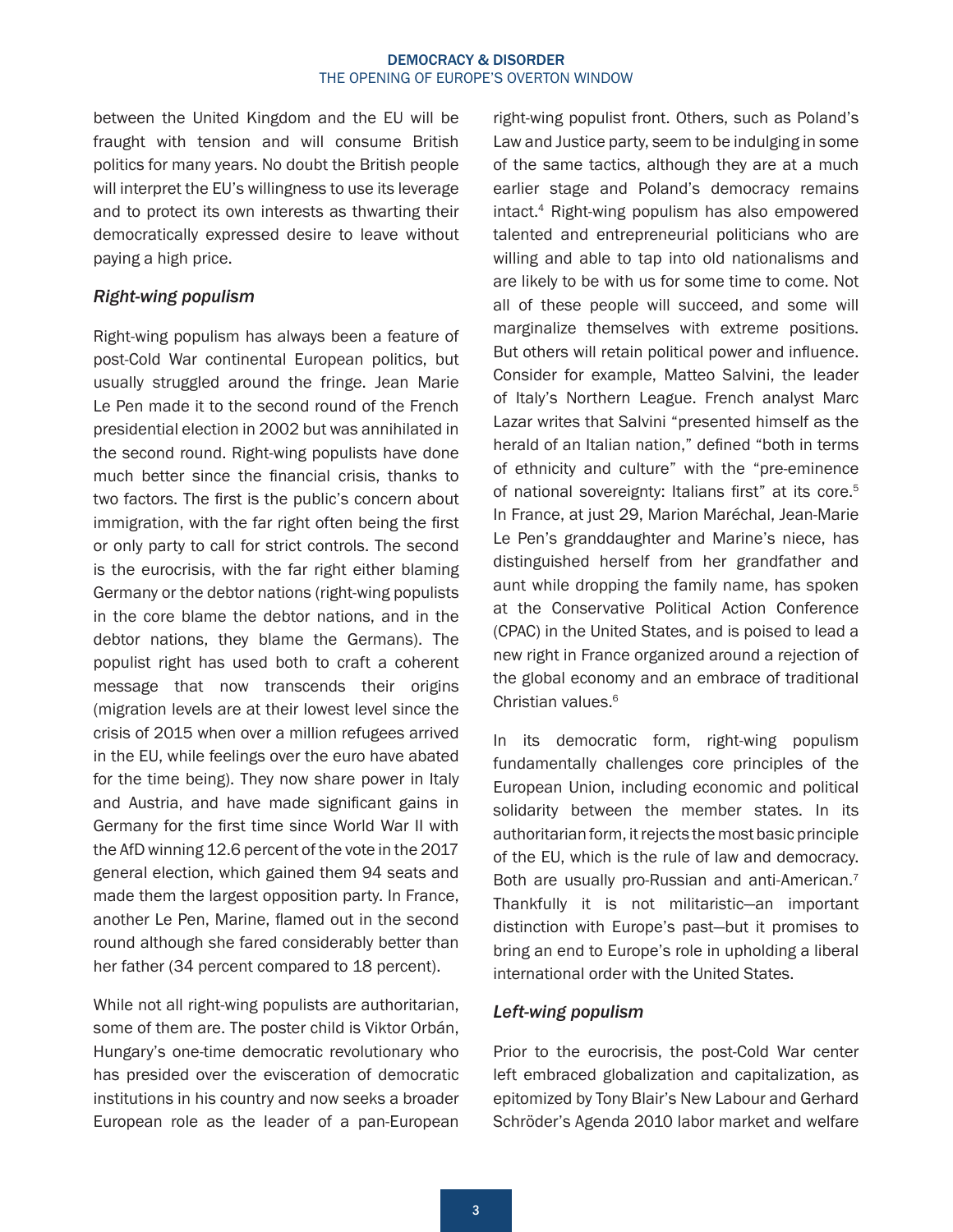<span id="page-3-0"></span>reforms. Afterward, the center left was eviscerated, even though it played a vital role in averting a Great Depression. As my colleagues Célia Belin and Ted Reinert have written, the past decade has seen a crisis of the left throughout Europe, resulting in experimentation and different types of left-wing offerings.<sup>8</sup> One consequence has been the rise of a more radical left. The first domino to fall was in Greece, where the center-left party the Panhellenic Socialist Movement (PASOK) collapsed and the farleft party Syriza came from nowhere to narrowly lose out in the two general elections of 2012 and then gain power in 2015. Syriza succeeded on the back of a platform that rejected eurozone orthodoxy and promised to stand up to the European Central Bank and Germany. The result was an economic and political crisis that almost saw Greece crash out of the eurozone (only averted when Prime Minister Alexis Tsipras blinked at the last minute). The populist left also gained power in Italy when the Five Star Movement entered an unlikely coalition with the right-wing Northern League in 2018. Like Syriza, the Five Star-League coalition rejects eurozone orthodoxy, but it is yet to be seen whether it results in a similar crisis. There are similar parties and movements in Spain (Podemos), Germany (Left Party), and France (Jean-Luc Mélenchon and his latest vehicle, La France Insoumise).

Left-wing populism has also had surprising success in the United Kingdom. Jeremy Corbyn's 30-year career in British politics was as a dissident Labour Party MP who rejected the shift to the center and voted against his own whip over 500 times. He stood for the Labour leadership in 2015 because his colleague John McDonnell was in ill health and the younger socialist caucus in the party wanted one of their number to run. Against all expectations, he won. His politics were immensely unpopular in his parliamentary party but he survived a challenge in 2016 and then performed much better than expectated in the general election of 2017, which solidified his position and control over his party. Corbyn is a skeptic of the EU and is widely believed to be sympathetic to the Brexit cause despite

voting to remain. His skepticism is rooted in a desire to take Britain in a more protectionist and socialist direction than allowed by EU law (including nationalizing industry). On foreign policy, he is deeply critical of NATO and has a long history of opposition to U.S. foreign policy.

Left-wing populism receives less attention than right-wing populism but is very consequential for several reasons. The first is that it has displaced the center left, completely destroying it in several cases. The second is that at its core, left-wing populism is incompatible with the euro. Syriza had to capitulate in 2015 because of Greece's size but it may be a different matter in Italy or France. Finally, left-wing populists tend to diverge significantly from traditional Atlanticism.

## THE FATE OF THE OLD CONSENSUS

The old consensus of support for European integration, the eurozone, and globalization is still well-represented in the chancelleries of Europe but things are beginning to change. Since the center left and the center right dominated precrisis politics, they were not going to be dislodged after one election—it would take several. With the exception of Germany, after the first election, the governing party suffered major losses and the opposition party took over. After the second, they tended to go into coalition with large majorities. After the third, their majorities shrank or they lost power. In Germany, Merkel remained in power in the coalition but the collective weight of the center right and center left plummeted.

Both the center left and the center right are now engaged in important conversations about their future. The center right has in a number of cases most notably, Austrian Chancellor Sebastian Kurz sought to steal the clothes of right-wing populists, particularly on immigration. The center left has struggled to find a role, although it is increasingly focused on inequality and influenced by the work of the French economist Thomas Piketty.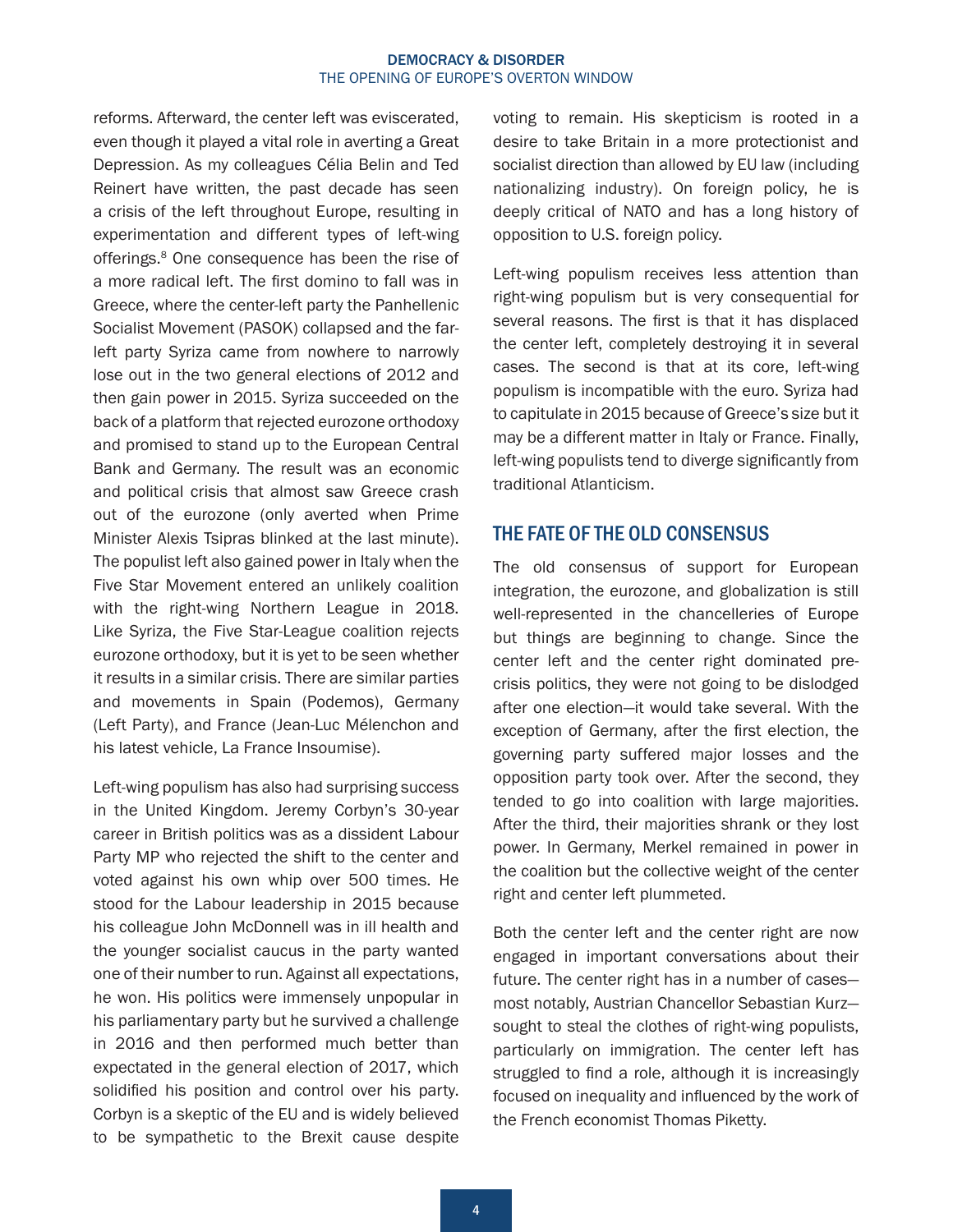In Germany, the Christian Democratic Union (CDU) looks set for a period of continuity now that Annegret Kramp-Karrenbauer (known as AKK) has secured the leadership of the party, succeeding Chancellor Merkel. However, if she fails, it is likely that the torch could pass to someone (such as Health Minister Jens Spahn) determined to move the party to the right, not just on immigration but also on eurozone issues and foreign policy. In France, Emmanuel Macron won power by leaving the Socialist Party and embracing an unambiguous pro-EU position. But, he was also politically fortunate—in the first round of the 2017 presidential election he benefited from the scandals of the center-right party's candidate Francois Fillon and made it to the second round with 24 percent of the vote. He has also struggled to implement his agenda in office, partly because of the emergence of right-wing populism in the form of the Yellow Vest movement.

The most significant problem for the EU though is that the French and German centers are likely to fundamentally disagree about the type of eurozone they want. The French want fiscal integration, mutualization of liabilities, a proper banking union, and deficit-fueled investment. The Germans oppose these measures, are deeply suspicious of Keynesian macroeconomic ideas, and are committed to balanced budgets, national responsibility for bank debts, a hawkish European Central Bank, and the strictest interpretation of eurozone rules. The eurozone has had something of a reprieve from its crisis but it will return at some point, and when it does, the Franco-German divisions mean that the necessary repairs will not have been made.

## WHAT THIS MEANS FOR THE FUTURE OF THE EU

The EU's broadening of its politics occurs in parallel to a dramatic change in its external environment. The United States was generally supportive of the EU until the Trump administration, which has begun to champion the cause of the nation state and the un-pooling of sovereignty. This has manifested itself in high-level interventions into European politics and

a pivot away from pro-EU Western European nations and toward the more skeptical nations of Eastern and Central Europe (Britain has fallen between two stools and has been largely ignored). Russian interference in EU politics has accelerated, including through a vast web of illicit finance and support for far-right groups. China has divided Eastern and Western Europe through its 16 + 1 format and has deepened its engagement in European politics through Belt and Road Initiative investment and through providing technological platforms such as 5G, raising fears of Chinese infiltration of critical infrastructure.

The question from an analytical perspective is: How will all of this play out? What will happen to the European Union and to Europe more broadly? Will there be a major change in European democracy that unlocks its politics? Will the EU break into smaller blocks, allowing for a multi-tier Europe? And, what will happen to Europe's geopolitical orientation—will it remain a champion of the liberal international order and the trans-Atlantic alliance or will it become more independent, working with China and Russia as well as the United States?

The increasing heterogeneity of ideas about Europe's future creates a series of significant clashes and contradictions. Any change will have to work around these constraints; it cannot wish them away. In other words, the future of the EU will by political necessity reflect some of the elements of these new political ideas as well as the Franco-German division within the traditional consensus. Where these ideas directly contradict each other, they will be determined by the political balance of power. So one could imagine a scenario with an EU that is tough on immigration and tolerant of anti-democratic practices (appeasing rightwing populists) but also economically protectionist (appeasing the left as well as elements on the right), while also embracing German ideas of fiscal and financial union. An analysis of European politics leads to the conclusion that this is more likely than a transformation of the EU along the lines proposed by Macron, which would run into opposition on multiple fronts.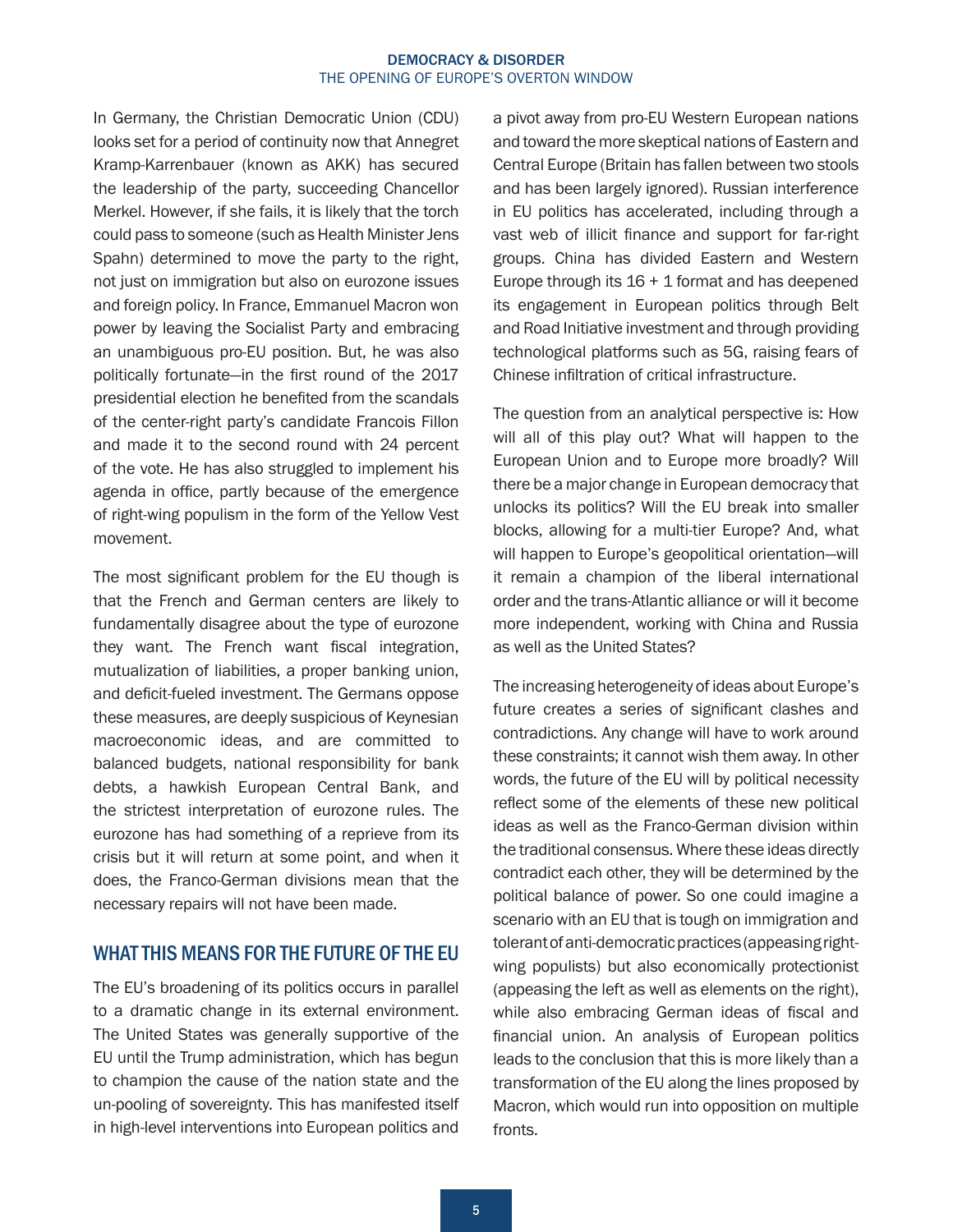Europe's geopolitical orientation depends in large part on the United States, which has experienced its own opening of the Overton window. If Washington continues to reduce its engagement in Europe and/or opposes European integration, European nations will likely pursue their own sovereign interests. But that will mean they are less Atlanticist and more open to transactional cooperation with China, Russia, and others. If the United States seeks to deepen ties with the EU on a new set of shared challenges—including technology, China, and defending against political interference—it is possible, but not guaranteed, that Europe will remain committed to the trans-Atlantic relationship.

The EU is experiencing traumatic and historic political changes. These ideas seem to be distasteful but they also appear to be politically durable. As we have seen in the cases of Greece in 2015 and Brexit today, the EU is quite robust and is hard to leave. It will not collapse. But the type of EU that emerges is uncertain. It may take a very different turn than its supporters want and expect.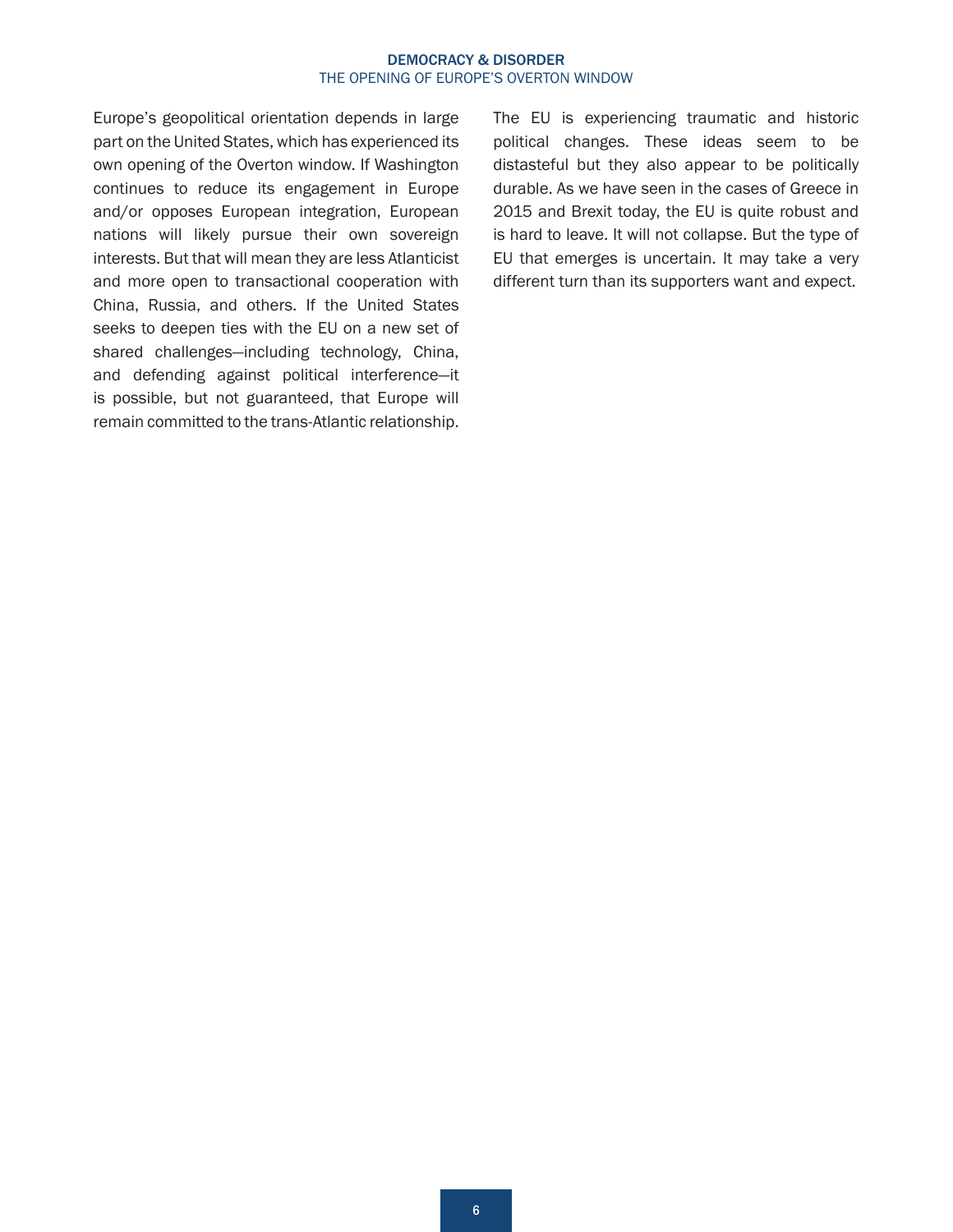# <span id="page-6-0"></span>**REFERENCES**

[1](#page-1-0) Tom Moseley, "The Rise of the Word Brexit," *BBC Online*, December 25, 2016, [https://www.bbc.com/](https://www.bbc.com/news/uk-politics-37896977) [news/uk-politics-37896977](https://www.bbc.com/news/uk-politics-37896977).

[2](#page-1-0) For an excellent analysis of the politics leading to the Brexit referendum see Tim Shipman, *All Out War: The Full Story of How Brexit Sank Britain's Political Class* (London: William Collins, 2016).

[3](#page-1-0) Ivan Rogers, Lecture at the Hesseltine Center for Public Policy, Practice, and Place, University of Liverpool, December 13, 2018, [https://news.liverpool.ac.uk/2018/12/13/full-speech-sir-ivan-rogers-on-brexit/.](https://news.liverpool.ac.uk/2018/12/13/full-speech-sir-ivan-rogers-on-brexit/)

[4](#page-2-0) Anne Applebaum, "A Warning From Europe—The Worst is Yet to Come," *The Atlantic*, October 2018, <https://www.theatlantic.com/magazine/archive/2018/10/poland-polarization/568324/>.

[5](#page-2-0) Marc Lazar, "Matteo Salvini, a Little Caesar?," *Institut Montaigne*, November 2018.

[6](#page-2-0) Mark Lilla, "Two Paths Forward for the New French Right," *New York Review of Books*, December 20, 2018, <https://www.nybooks.com/articles/2018/12/20/two-roads-for-the-new-french-right/>.

[7](#page-2-0) James Kirchick, Is Hungary Becoming a Rogue State in the Center of Europe," *The Washington Post*, January 3, 2019, [https://www.washingtonpost.com/opinions/2019/01/03/is-hungary-becoming-rogue](https://www.washingtonpost.com/opinions/2019/01/03/is-hungary-becoming-rogue-state-center-europe/?utm_term=.c44fb65d9209)[state-center-europe/?utm\\_term=.c44fb65d9209](https://www.washingtonpost.com/opinions/2019/01/03/is-hungary-becoming-rogue-state-center-europe/?utm_term=.c44fb65d9209).

[8](#page-3-0) Célia Belin and Ted Reinert, "Mutations of the Left in Western Europe," (Washington, DC: Brookings Institution, February 2019).